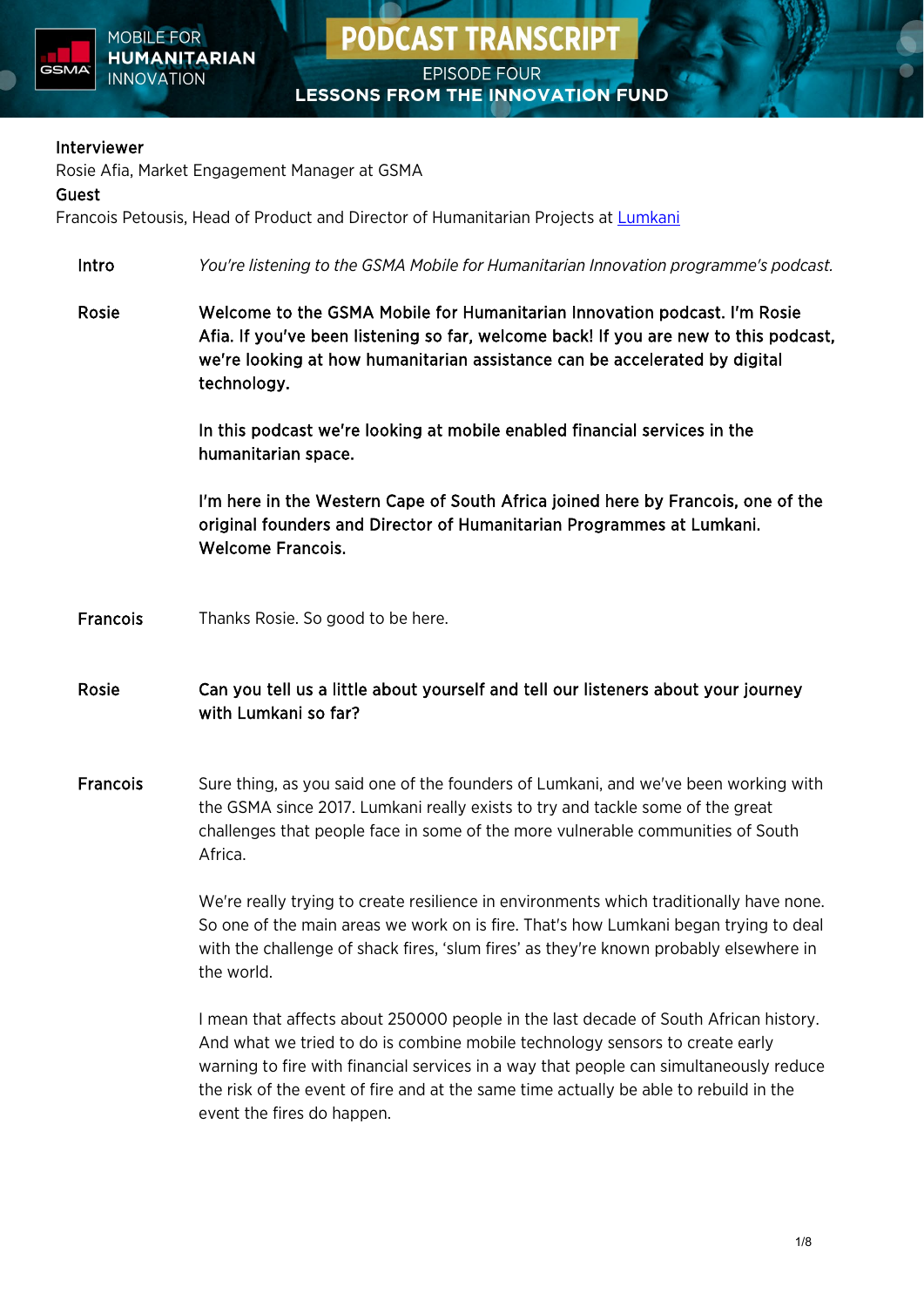

**PODCAST TRANSCRIPT** 

How we do this is through our fire detection system. We develop these networked fire detectors where when installed and a whole community when one fire detector goes off all the neighbouring fire detectors will ring in about a 60-metre radius, and with that a whole community gets alerted as soon as a fire happens.

At the same time we send text messages out to people's phones so even if they're at work or elsewhere they know immediately that there's a fire inside their area and they can actually respond to that event. And we've seen from years of having the system out in the field amazing success of people actually being able to limit the spread of fires if they know about early on.

At the same time we realised that we wanted to create further protection, and with that we developed a low cost fire cover so that people could insure their informal home against fires which is something that didn't exist in South Africa and as far as we can see it doesn't exist in any other slum in the world.

Rosie Great so you have rolled out, I think it's 20000 fire detection devices now which is an amazing number. There's a fire in your home and you plus your friends, family and neighbours get an SMS onto your mobile phone once there's a fire and you've done that across all of these homes - 20000 homes.

#### Tell us how you got to this point along this journey?

**Francois** It's been an incredible journey with the GSMA, we've really scaled up something which began many years ago.

> It first began actually in 2013. I'd actually just finished doing a thesis developing a low cost sensor to deal with the challenge of fires and there was a fire in an informal settlement in Cape Town called Khayelitsha, where we'll actually be going later on today, and 6000 people lost their homes to fire that day.

> It was one of the most devastating fires in South African history at the time and it really affected a group of people - myself and certain friends – and we banded together to try and develop this innovation together to try and reach the challenge in our country.

What we've seen since then from the early stages when we were trying to tackle the challenge in a very small way is that we actually had to create a whole ecosystem behind this.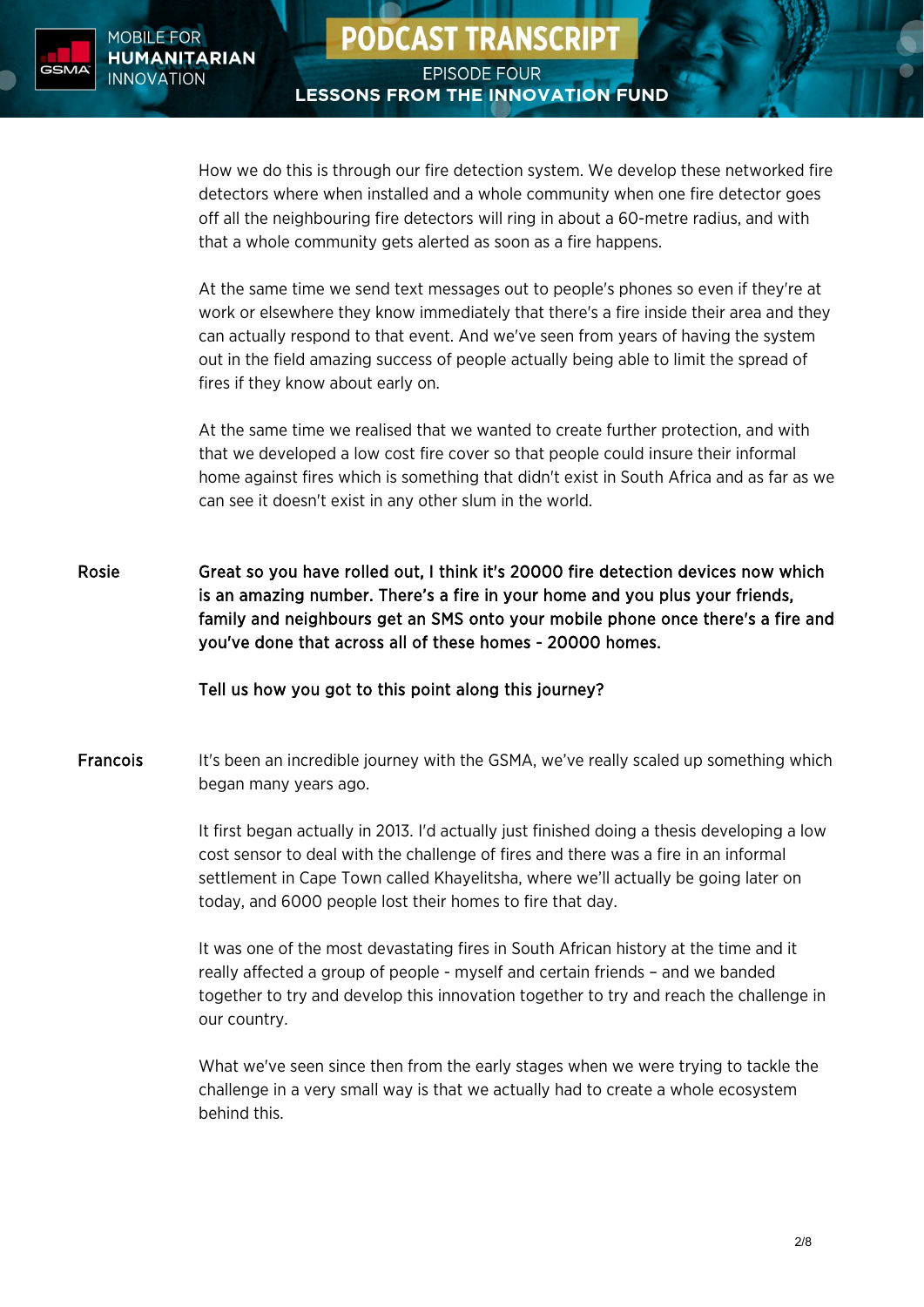

## **PODCAST TRANSCRIPT**

## **EPISODE FOUR LESSONS FROM THE INNOVATION FUND**

I mentioned already that we've now created you know financial services, we track fires through our mobile enabled centralised gateways, which essentially manage our entire system automatically on the ground, and we're bringing really high level technology to an environment that traditionally has no access to it. And it's a really interesting way in which we can provide what we think we're experts at is providing low cost products using really amazing technology which is being released in the world, all this new mobile technology which is able to create such powerful impacts to an environment that normally just doesn't see any of it.

Rosie So we know in South Africa's informal settlements there's kind of a void in terms of financial services and it's a bit of a market that's not really served very well. And we also see this in in refugee contexts all over the world whether you're in Uganda or in Bangladesh. There's kind of a lack of access to financial services for refugees and people living in in these types of homes.

> What is it about your product that is different? Why is this home insurance so good?

Francois I guess you kind of have to understand the context.

And it's true in South Africa and in most of the slums we've engaged with around the world is that first of all you're you don't really own the land that you're living on, and traditionally you most likely don't have an address either. And with that you basically are completely excluded from a lot of financial services.

In South Africa there is no short-term insurance of any form for a shack or a living in a slum context. In those homes you don't have access to that form of insurance. So fundamentally people don't really want to work in that environment. There's huge risks. People don't trust that people will pay. You know large companies just see it as an environment where either there is no money there is no income, or there's no real reason to engage in that space because of that.

And what we saw, and because we were working in that environment was that there was a huge need obviously. These are the most vulnerable people in the country the need for something like insurance which rich people have to prevent themselves from being affected by large shocks in their lives, is so necessary in the space. When one fire happens people actually lose everything they have. I don't think anybody can really grasp how terrifying that is.

When I'd been working for a while in this space and I actually knew somebody who lost everything they had in a single fire and they were left with nothing, it was so devastating. And that's really where we see that we can really serve this market in a way that no other company does.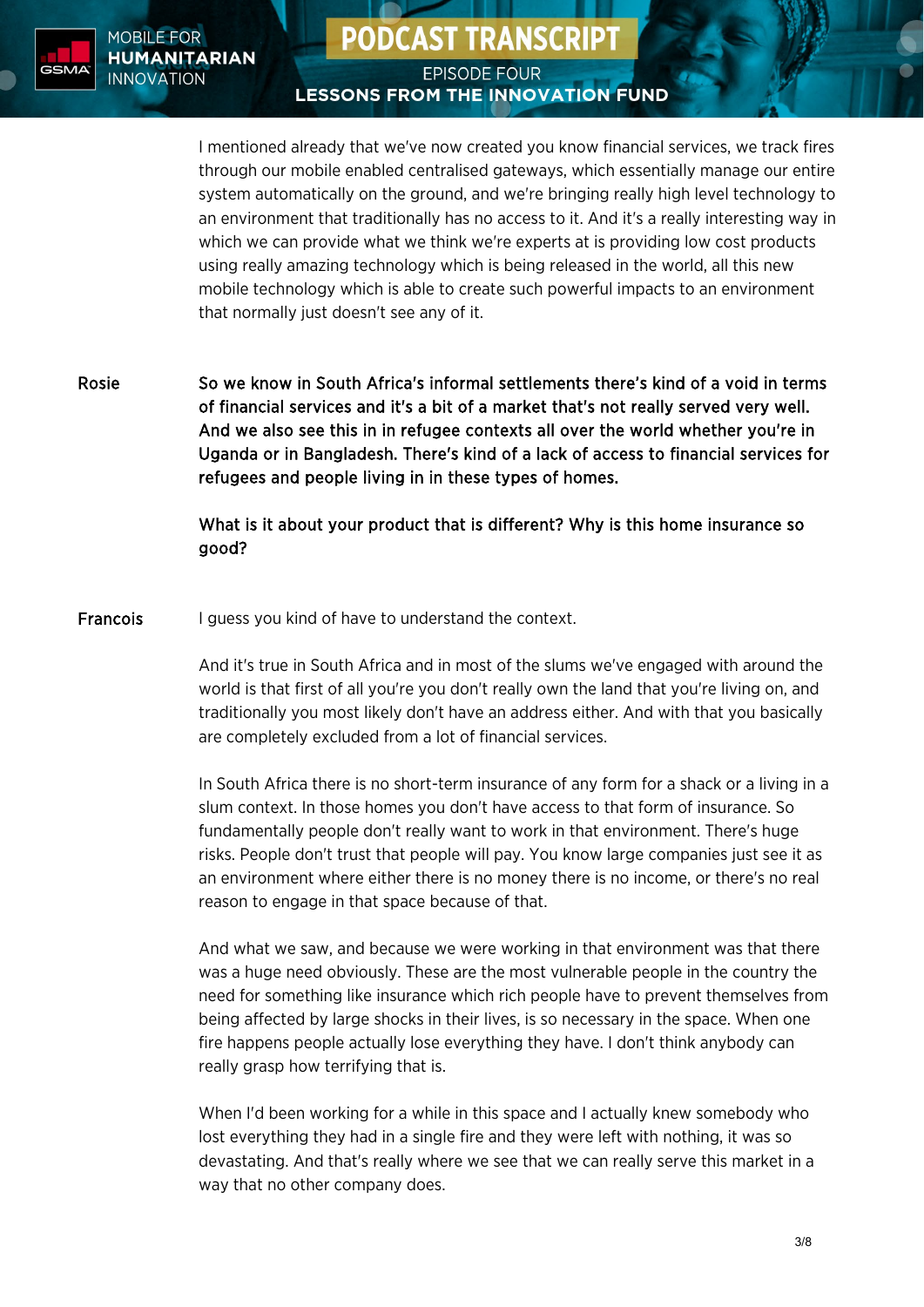

**PODCAST TRANSCRIPT** 

And so we developed a means of getting addresses for people. We used a mobile phone, we created an app, took G.P.S. coordinates, personal information and basic photos, to create an address which with we went to one of the largest insurers in South Africa, Hollard, and we said we have addresses for people. We have this technology which at the time we had years of data showing we could reduce risk of fire, and together with that we asked them Is there a way we can create an affordable product that people can actually insure their informal home against fire. And that's what they agreed to do.

So as a basis that use of mobile technology and our sensing technology was what allowed us to create an affordable product that people could actually insure their informal home which previously they wouldn't have been able to.

Rosie I love that, the kind of mobile technology SIM card giving people an address that they wouldn't otherwise have so they can get access to insurance.

Francois It's so interesting, I think that like the space of how mobile tech opens up such traditionally stuck bureaucratic systems. We're living in 2019 now, we no longer *need* physical addresses, the postal service doesn't need to come to your home to prove this. We have other means of proving that people live in spaces - that's the beginning of our innovation.

> You asked the question of like how does this differ from other home insurances? And that's a lot of what we focus on because we're really close to our customers, we have agents who work in communities who we hire from the communities we work in, and that way people actually live and work in the same space. And because of that we engage a lot with our customers.

And one of the things we realised early on was that people don't have regular income streams like you do in a wealthy market. So a foundational difference of our product to a normal home insurance is that we have really flexible payment plans. People don't have to pay every single month, and we've proven over years that what makes a good client, like a good customer for us, and whether or not people go regularly out of their payment there's no relationship between it. So people who regularly miss payments are actually good clients for us. They don't actually miss over a time but people don't have regular income streams, so allowing that level of flexibility is one example of the ways in which we've really differed from traditional insurers, and Hollard who we work with has said that we have incredible attrition rates - like drops in customers compared to the normal industry because of these aspects and other ways in which we really engage very closely with our customers and clients to find out what the needs on how we can offer different services to what traditionally people do.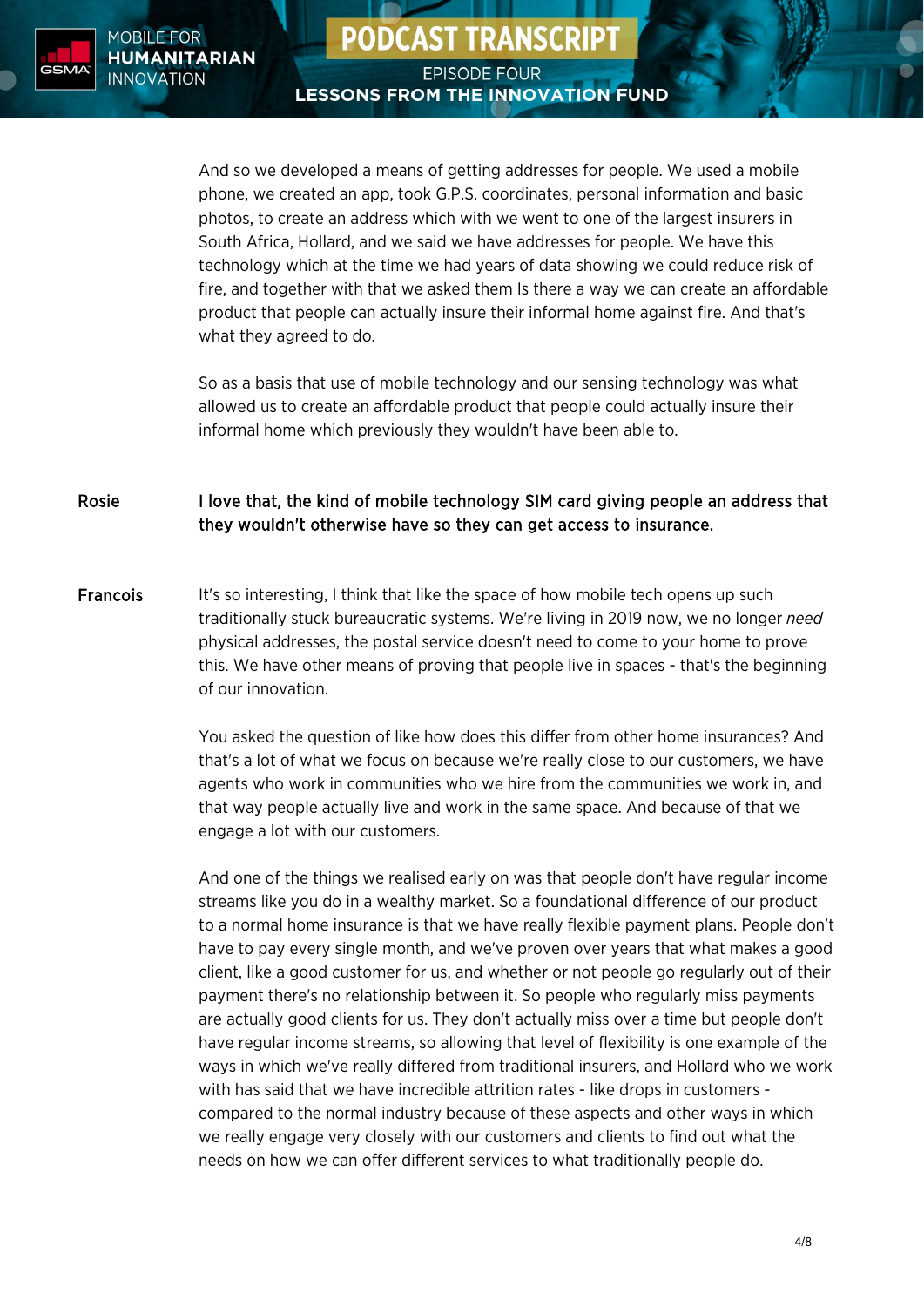

Rosie I think that's really important. We often get asked on the Innovation Fund team at GSMA: how can you work in humanitarian contexts and make sure that you're looking out for the most vulnerable, doing no harm, respecting humanitarian principles, but also innovating and testing and trying new things and pivoting and delivering, you know, good services for the most vulnerable people?

**PODCAST TRANSCRIPT** 

**EPISODE FOUR** 

**LESSONS FROM THE INNOVATION FUND** 

And I really like that you guys are doing that so well and really ensuring that you are leaving no one behind, but having this grace period and adapting your model. And you told me a little bit about the referral system as well, I thought that was really cool, maybe you could speak a little bit about that?

Francois Totally. So I guess one of the contexts that fits into that is that we work in your community, in your home.

> People that live in this context and why they love Lumkani in one way is that you can sign up for insurance inside your own home. You don't have to go to a centralised store, you don't have to take two taxis in like South Africa's horrible transport systems to get to like a localised location.

So a whole business exists in the community and with that we leverage the nature of the community. So in the same way that you can sign-up on your home you can also suggest to anybody else in your community "would you like to sign-up? I'm having a good experience with this."

I've seen, you know, people pay-out with cover etc and with that you can actually get free months of cover towards your own insurance if you help us find other people in your community who also might be interested in the service. Especially with a new product that people don't know anything about, you know, short term insurance like I said, it didn't exist in informal settlements so people are I guess naturally and appropriately they're suspicious they want to know what's going on. And having a community behind it being the people that we hire, are working there, and that your neighbours are able to actually you know talk about their own experiences and share with you, is a way in which we really gain traction and gain, I guess, understanding within a community.

Rosie So when you started this project we set some really ambitious targets for getting people to sign-up to your home insurance and product.

> What would you say is a secret for this high adoption? Is it education? Is it the challenge that people don't necessarily get insurance? Is it you know payment plan? Is it pricing structure? You know, what can you share with our listeners?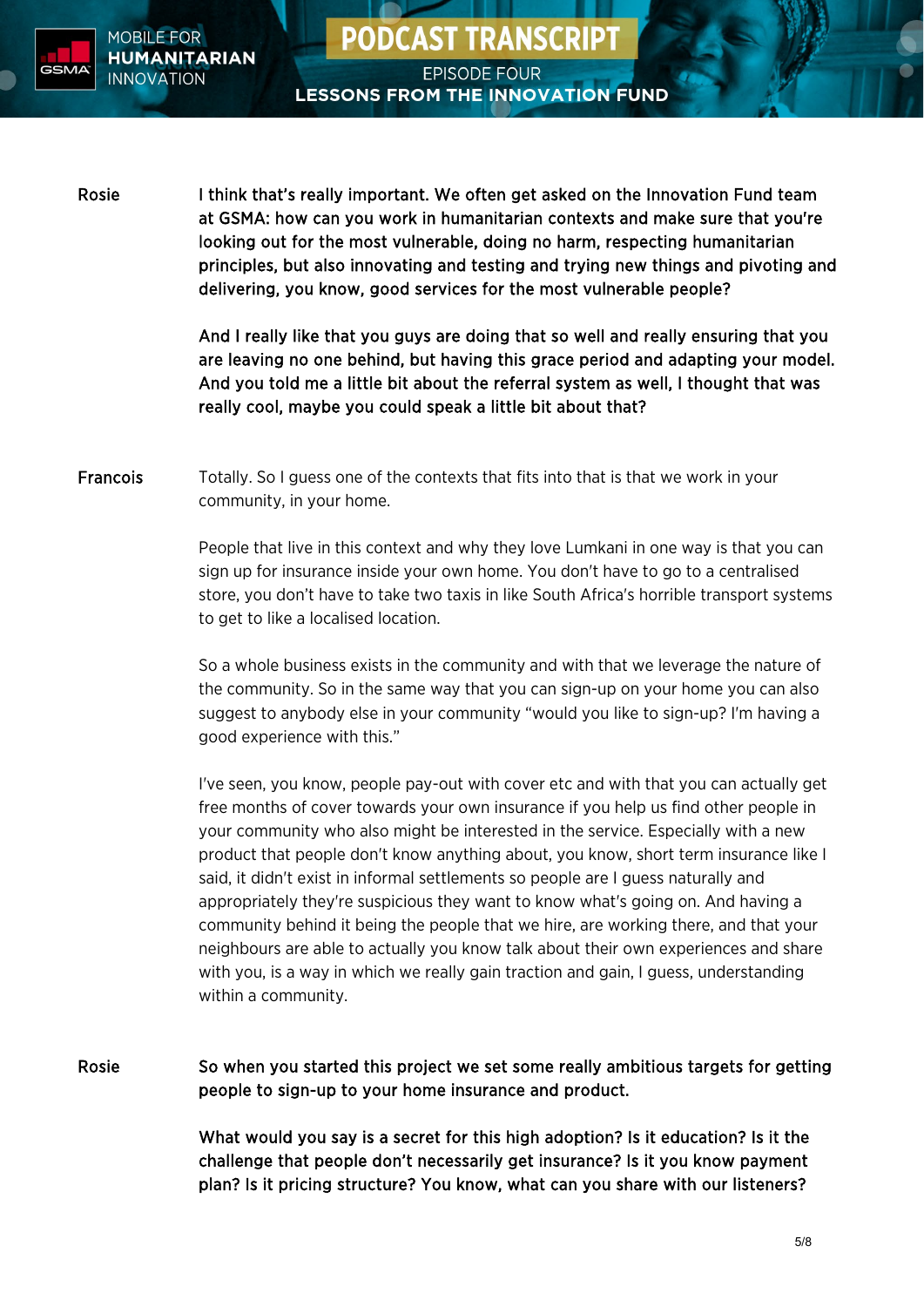

Francois I think it's actually something really different.

When we began we probably, like you know, like you're developing a product that's the stuff you focus on. You do a focus group and you want to find out like, what's the right price, what's the thing that really is gunna make this fly off the shelves? And people are going to really see the value behind this.

**PODCAST TRANSCRIPT** 

**EPISODE FOUR** 

**LESSONS FROM THE INNOVATION FUND** 

And the biggest thing that we've learned after years of being in this environment is that actually it's about trust. And that's something which I just really can't underplay. What we've seen is that it took us really long at the beginning to develop that level of trust. First of all, it's a new product. People have especially in like low-income and like poor environments have been treated really badly by formal sectors in the past, and informal sectors.

And so there's like such an issue of trust, like is this real? Will I really be paid out? Will you be around for a long time or is this something that will fly-by-night and like I'll pay money this year and next year it won't be around? You know, so it takes it takes this thing of like how do you build trust in the community and there's so many interesting ways in which you do it that we've learned over time. One factor is just time. And that's something really interesting.

Another thing is just like see, you know, seeing a claim happen. Seeing somebody lose something in a fire and be able to rebuild is definitely like the biggest market, the spike in sales after it actually happens, like people are living in such a state of fear, I guess very limited financial resources and so there is a question of I must choose very wisely.

And I think that is something really interesting, we probably have some of the most picky customers in the world and that means that we have to provide the most incredible service and that's really what we focus on doing - is how can we be, like I said you know, you can sign up for insurance in your home in 15 minutes on a cellphone, that you can't do that in formal realities, you know, in other contexts in the world.

Every time there's a fire you receive an SMS. You know that you're gunna get a text message saying there's a fire, we'll follow up afterwards. That's part of like our commitment, we always follow up to find out what happens after a fire and these types of things show a community as a whole that Lumkani isn't an organisation that's just there to extract value for itself. We're actually there and we care about the reality and community and that's something which I think large organisations struggle to do and what we really focus on as an organisation.

#### Rosie So the trust piece is really key for you?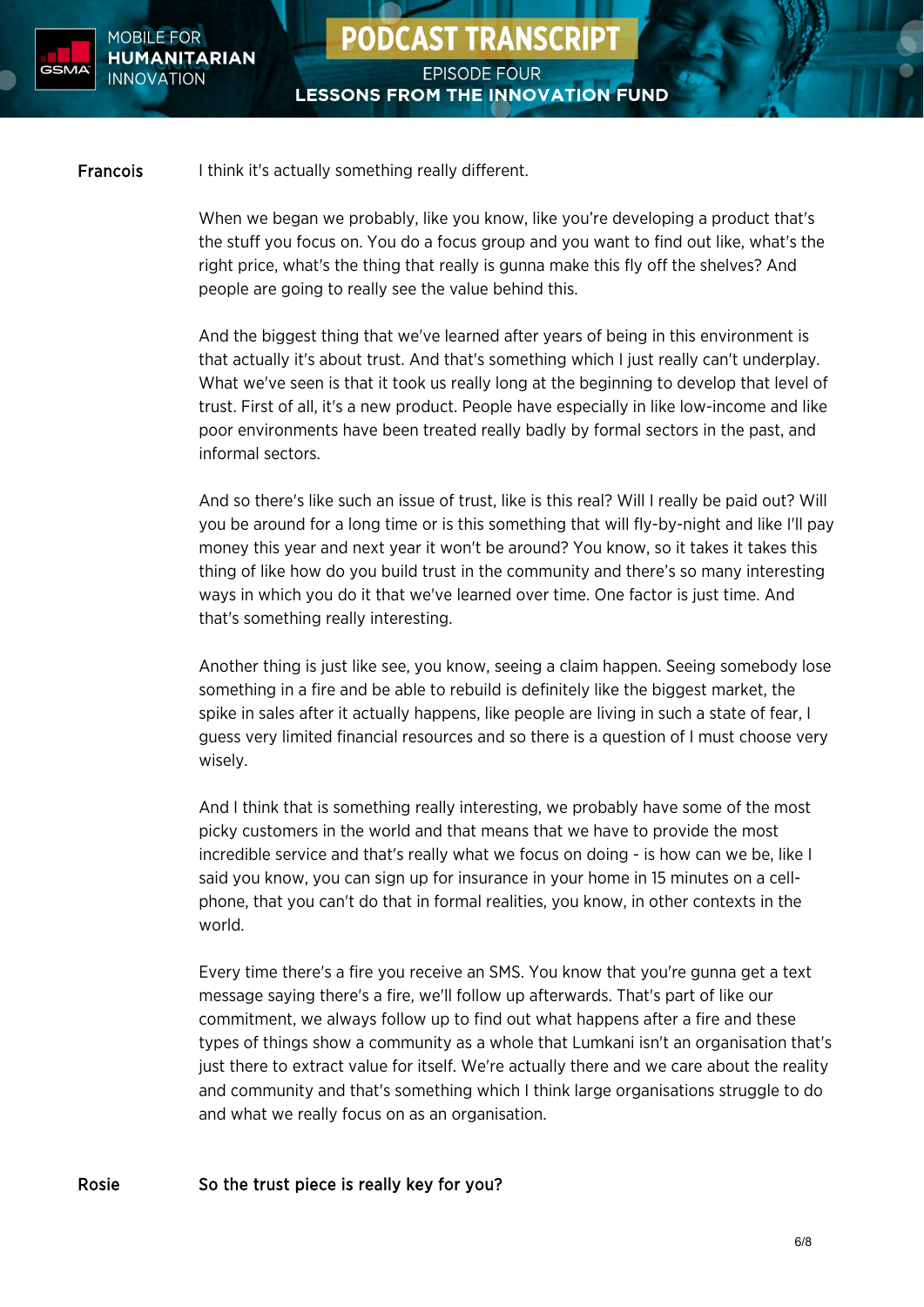

**PODCAST TRANSCRIPT** 

Francois Hugely, yeah, yeah, massive.

Rosie I remember meeting one of your Lumkani customers who was talking to a sales agent, and they were really pleased because they could see on the app that you had a record of all of the payments they'd made for their insurance.

> Do you feel that the mobile technology is helping you build trust with your customers?

Francois Oh yeah totally. Agents would say "what people want to see is, they want to see… they don't trust that a payment has gone through until I can show them on the app. And then when I can show them on the app they believe OK cool. You've got my money. You know, I know that that's with the company and that I'm covered", and that's such an amazing thing.

> When we first started out because of like, I guess, people used to old school systems we used to have to we invested in our agents carrying around like a little like slip machine so that people could actually have pieces of paper which said "You've paid. You are covered" and, you know, "this is your balance towards your insurance" and we obviously had to do a lot of work to get people more comfortable with the fact that like digital proof is just as good a type of proof, but with time we saw the people really trust that as a system. It really was hard for us having to have a slip machine walking around all the time and so mobile tech is making a life a lot easier in that way and is creating trust in the community that otherwise, you know, where do you have proof you know, how do you know this is real? And something about an app and a system and a physical fire detector and all that goes to going together is something that is working.

Rosie Speaking of other environments, we've seen very similar challenges and opportunities in refugee settlements and camps all over the world.

Do you have any plans to roll-out this product and service in refugee or humanitarian contexts in other locations across Africa or globally?

Francois Definitely. I think, especially because of where our heart sits with this challenge like we've always for the last five years we've constantly been looking at where are massive fires happening around the world? And where are people like living in very vulnerable environments? And refugee camps is obviously one of the ones that always come up.